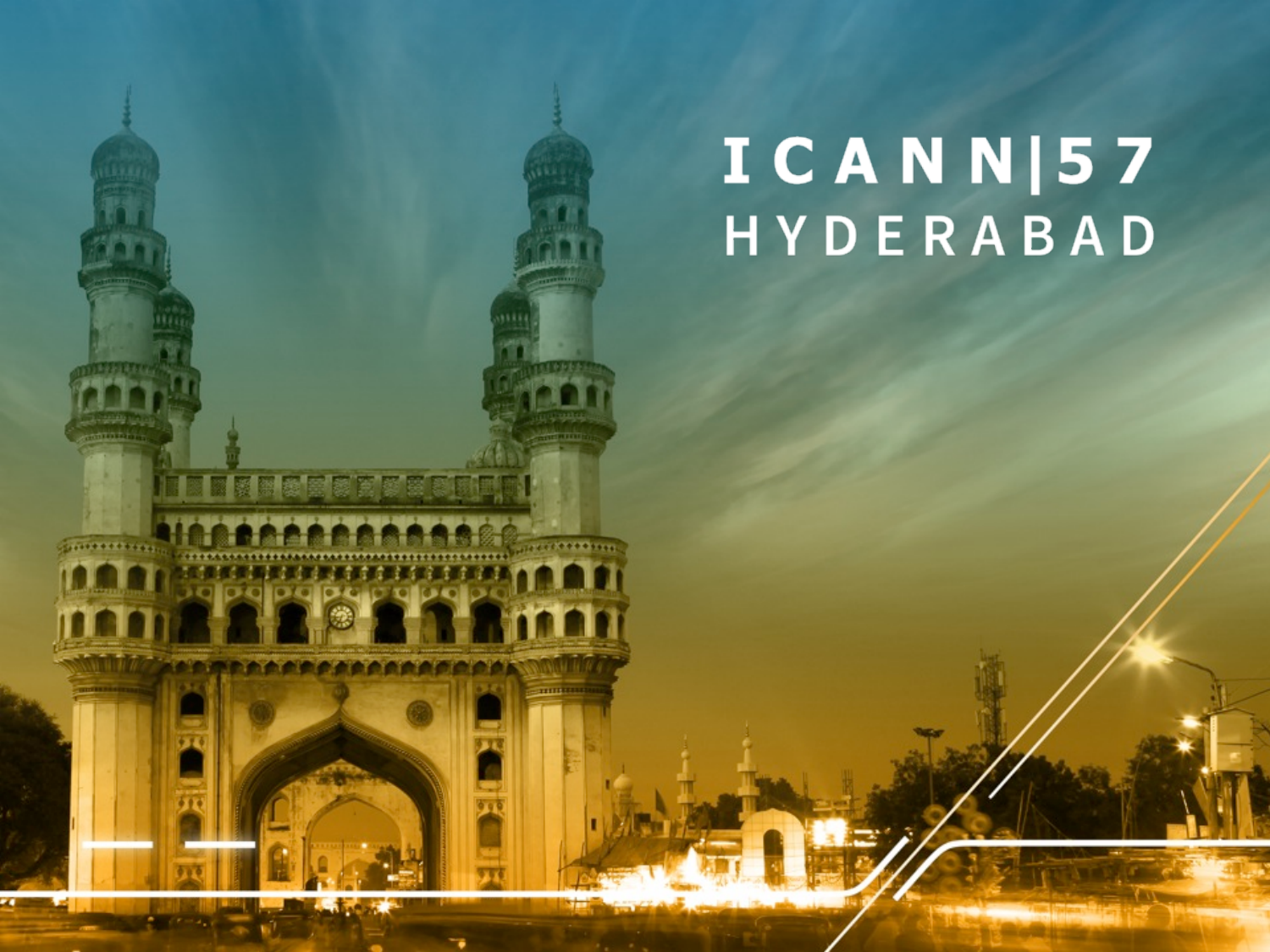



# Update to IPC

Contractual Compliance | ICANN 57 | 7 November 2016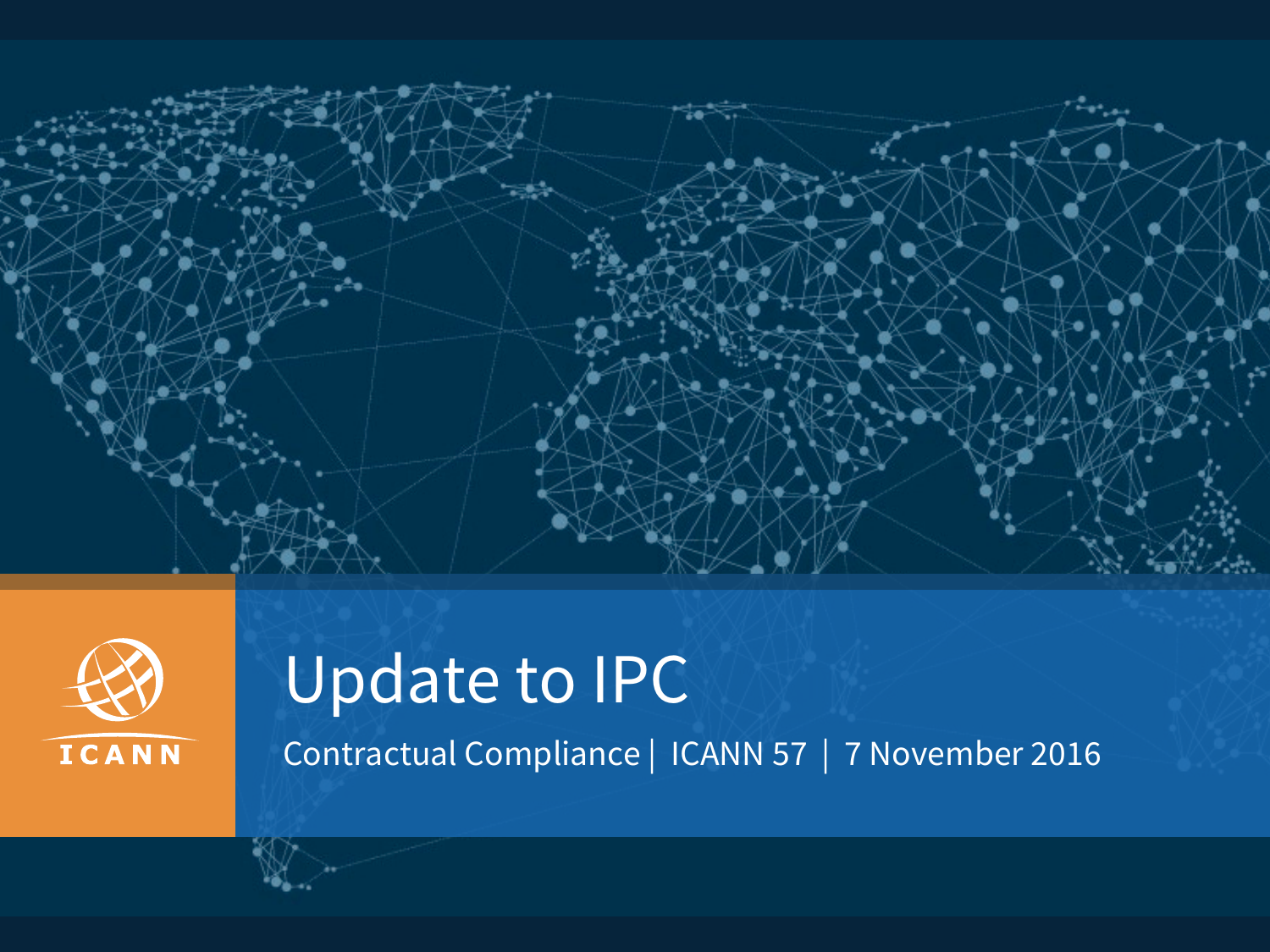- Actively preparing for ICANN enterprise solution (system/portal)
- On-going Contractual Compliance Audit activities for registrars and registries
- Actively contributing to registrar and registry related policies, Working Groups, and Implementation Review Teams
- Improved Compliance dashboard Reporting
- Actively engaging with contracted parties
	- **■** On site outreach sessions in Seoul, Korea and China with contracted parties
	- 3rd Notice Project To improve registrar compliance and resolution rate.
	- ¤ WHOIS Review Project To test compliance with the 2013 RAA requirement to verify and validate WHOIS information.
	- Remediation Validation Project To test and validate past remediation.

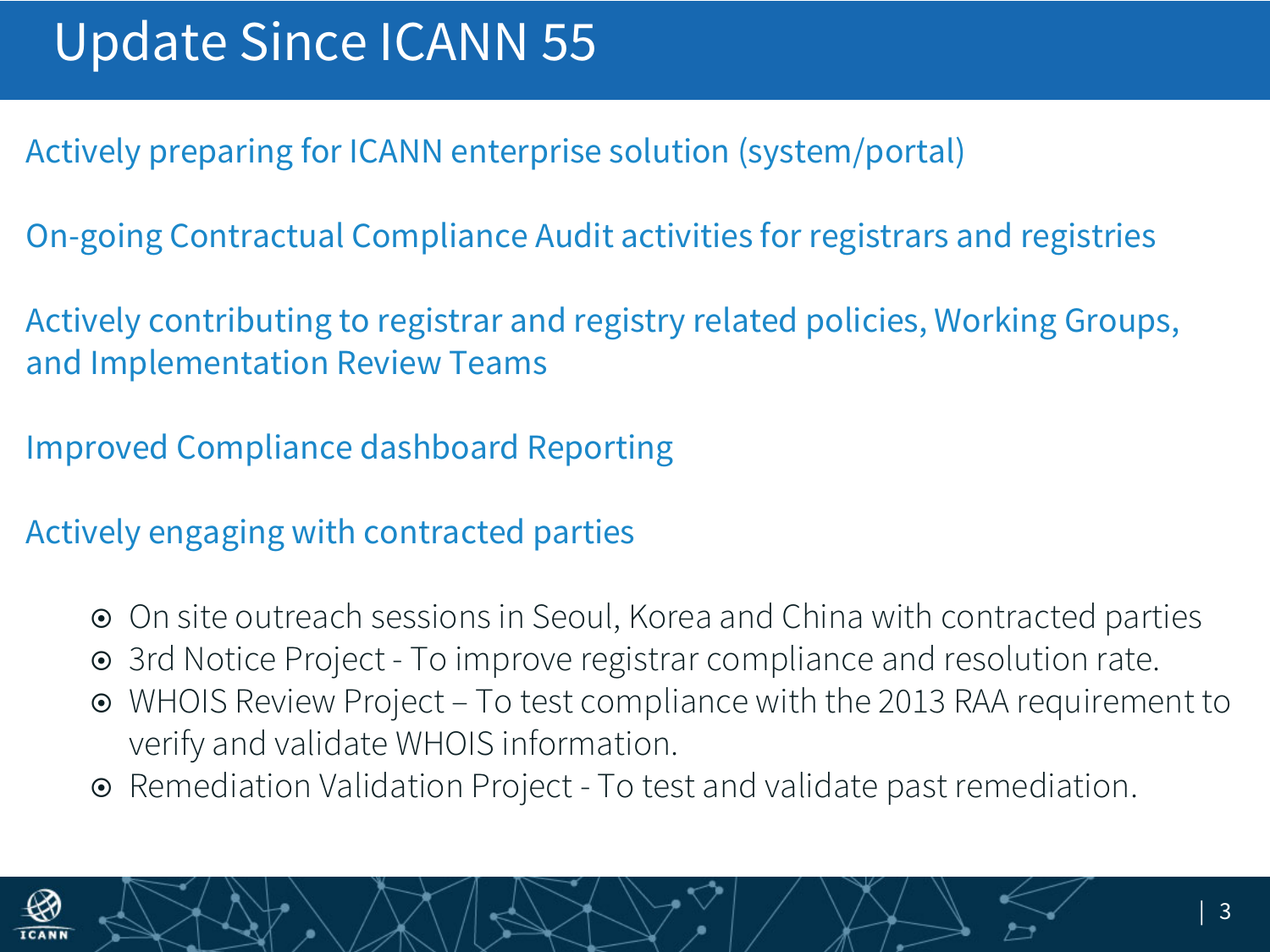#### Questions & Answers



To: compliance@icann.org **Send compliance questions**

Subject line: ICANN 57 IPC Update Session

#### **The ICANN 57 presentations are available at**:

- The ICANN Contractual Compliance Outreach page at this link https://www.icann.org/resources/compliance/outreach

- The ICANN 57 Schedule page at this link https://icann572016.sched.org/

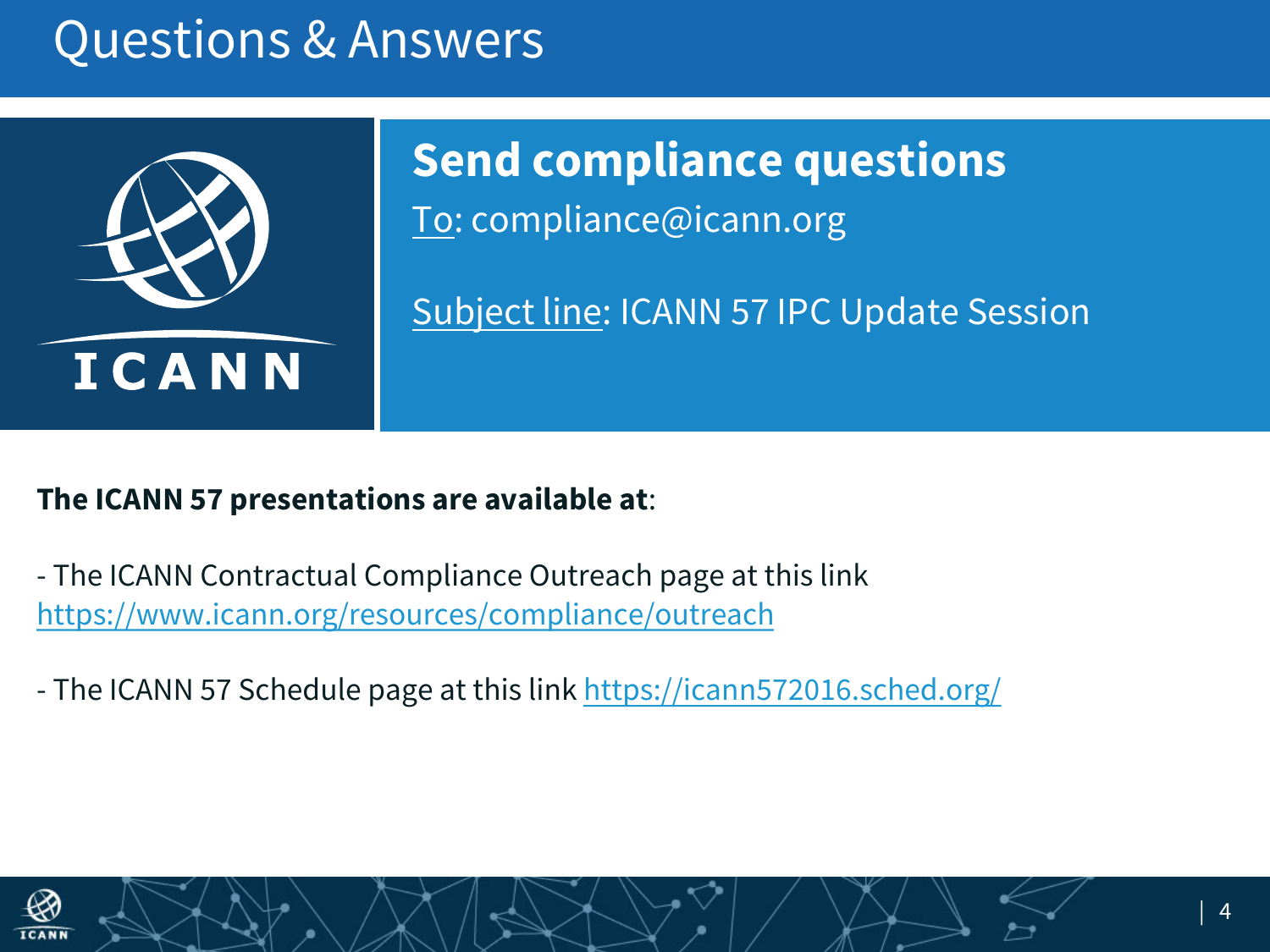## **Appendix**

Policy Updates Registrar and Registry Metrics Compliance Audit Update

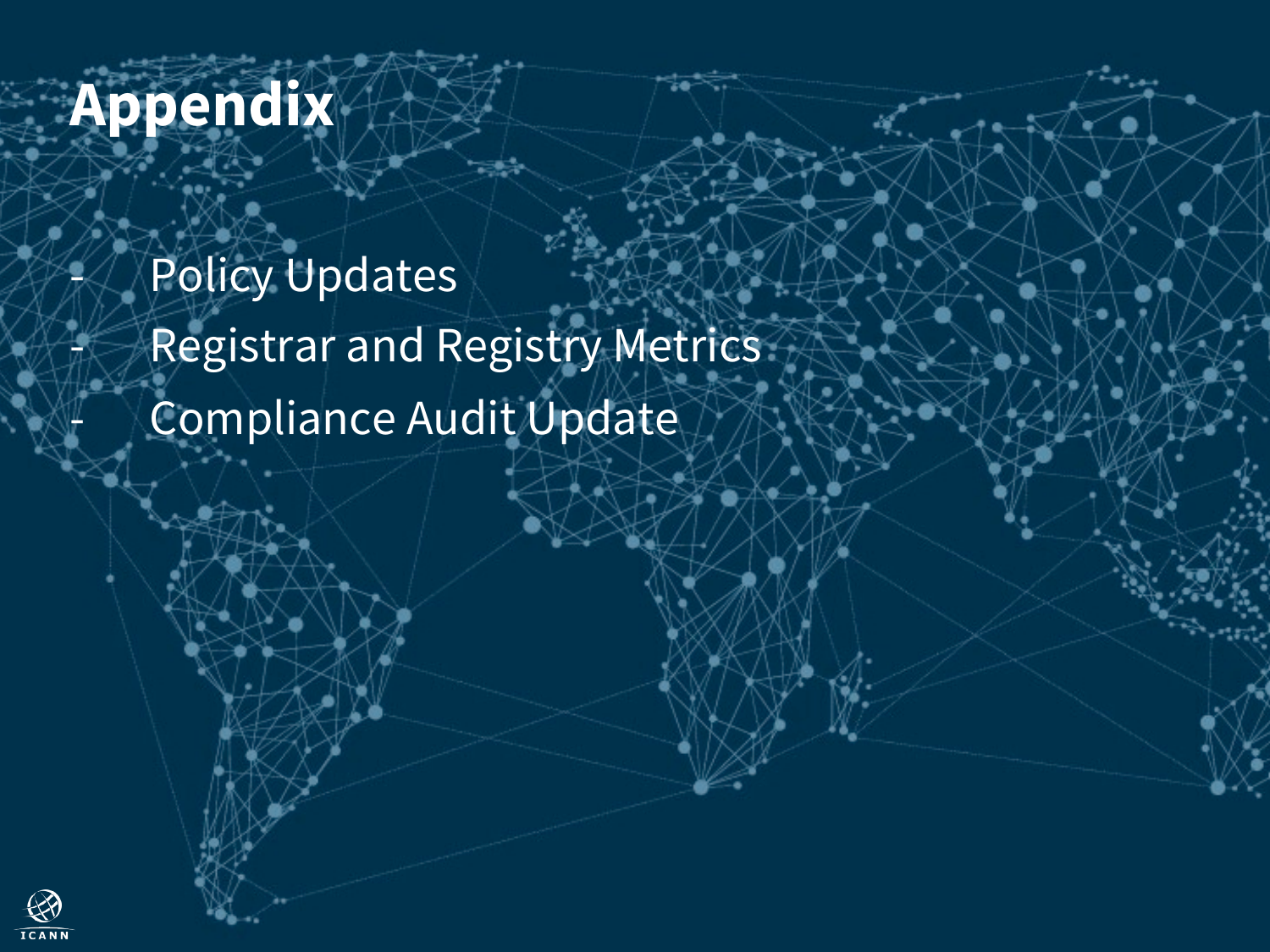### Policy and Working Group Efforts - Registrar

#### Actively contributing to **registrar-related** policies, Working Groups, and Implementation Review Teams

- Translation and Transliteration of Contact Information
- **■** Privacy and Proxy Services Accreditation Issues
- ¤ Thick WHOIS & Registration Data Access Protocol (RDAP)
- ¤ Transfer Policy (effective 1 December 2016) https://www.icann.org/resources/pages/transfer-policy-2015-09-24-en

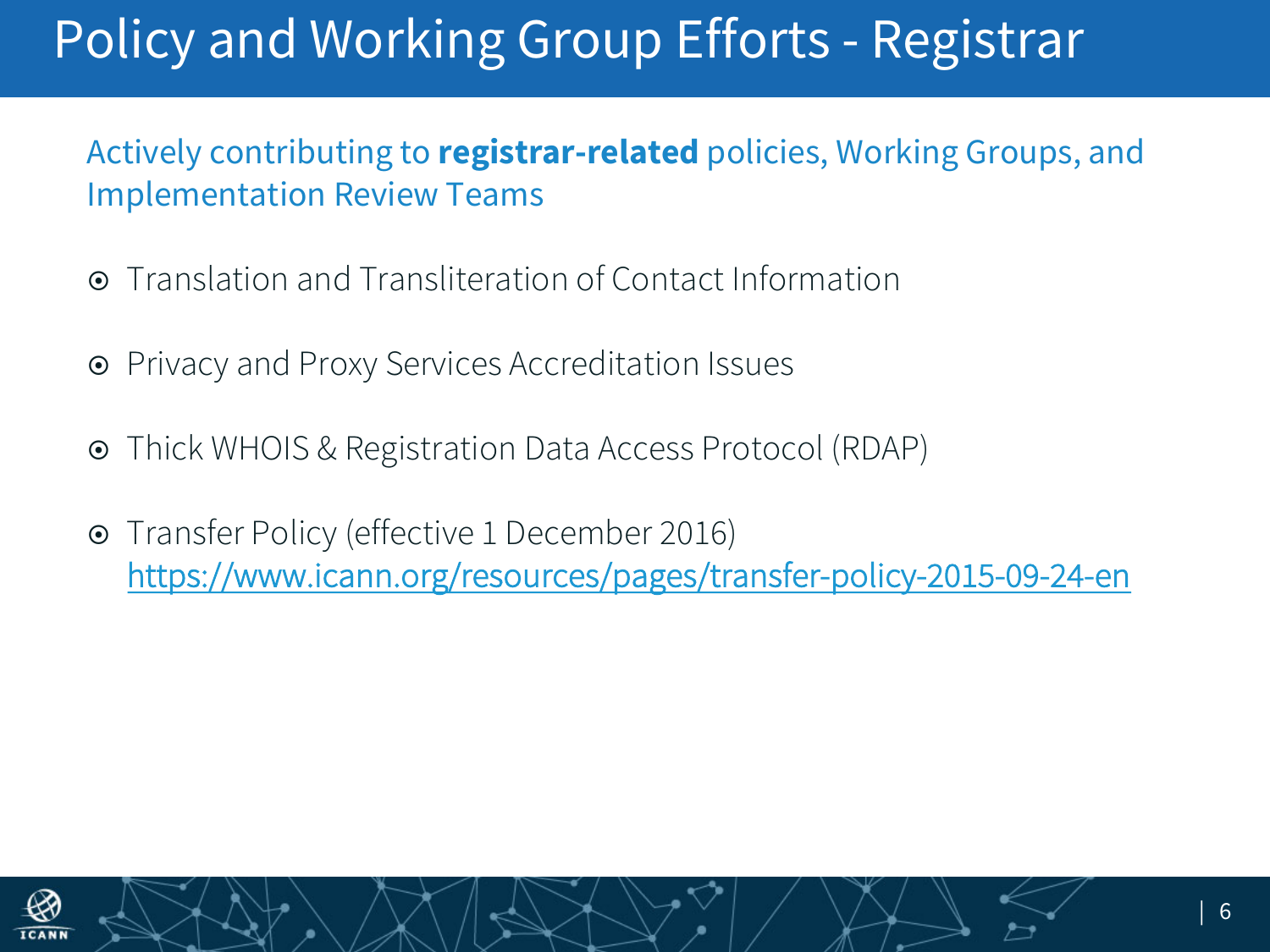### Policy and Working Group Efforts - Registry

#### Actively contributing to **registry-related** policies and Working Groups

- **■** Competition, Trust and Choice Review
- Rights Protection Mechanism Review
- New gTLD Subsequent Procedures
- ¤ Clarification of Public Interest Commitments Specification 11, Section 3b Advisory and Security Framework
- ¤ IGO-INGO: Curative Rights Protections and Protection of Identifiers
- ¤ Thick WHOIS & Registration Data Access Protocol (RDAP)

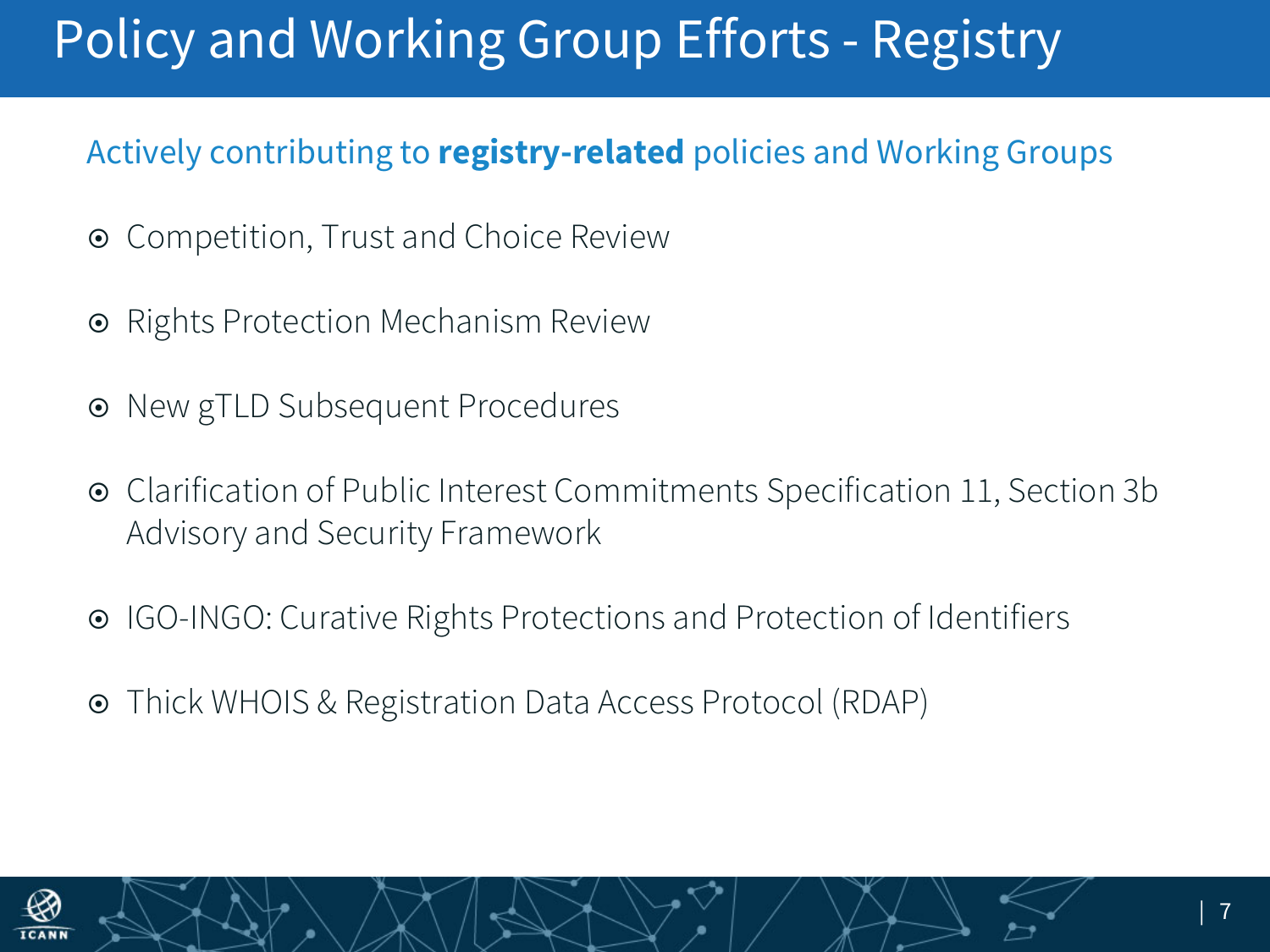### Registry Complaint Types in Detail

| <b>Registry Complaints</b>                       | <b>Quantity</b> |                 | Closed before 1st inquiry /<br>notice |                 | <b>ICANN Issue</b> |                 |
|--------------------------------------------------|-----------------|-----------------|---------------------------------------|-----------------|--------------------|-----------------|
|                                                  | <b>ICANN 55</b> | <b>ICANN 57</b> | <b>ICANN 55</b>                       | <b>ICANN 57</b> | <b>ICANN 55</b>    | <b>ICANN 57</b> |
| <b>ZONE FILE ACCESS</b>                          | 293             | 732             | 74                                    | 176             | $\mathbf 0$        | $\overline{2}$  |
| <b>REGISTRY DATA ESCROW</b>                      | 262             | 81              | 145                                   | $\mathbf 0$     | $\mathbf 0$        | $\mathbf 0$     |
| <b>MONTHLY REPORT</b>                            | 105             | 140             | $\overline{2}$                        | $\mathbf{1}$    | $\mathbf 0$        | $\mathbf{1}$    |
| <b>SLA</b>                                       | 93              | 40              | 22                                    | 23              | $\mathbf 0$        | $\mathbf{1}$    |
| <b>REGISTRY OTHER</b>                            | 24              | 86              | 11                                    | 66              | $\mathbf 0$        | $\overline{2}$  |
| <b>ABUSE CONTACT DATA</b>                        | 22              | 40              | 23                                    | 40              | $\mathbf 0$        | $\mathbf 0$     |
| <b>BULK ZFA</b>                                  | 19              | $\overline{2}$  | $\mathbf 0$                           | $\mathbf 0$     | $\mathbf 0$        | $\mathbf 0$     |
| RESERVED NAMES/CONTROLLED<br><b>INTERRUPTION</b> | 14              | 40              | 9                                     | 21              | $\mathbf 0$        | $\mathbf{1}$    |
| BRDA                                             | 10              | 13              | $\mathbf 0$                           | $\mathbf{0}$    | $\mathbf 0$        | $\mathbf 0$     |
| PIC                                              | $6\phantom{1}6$ | 9               | 5                                     | 6               | $\Omega$           | $\mathbf 0$     |
| <b>RR-DRP</b>                                    | 5               | 27              | 5                                     | 27              | $\mathbf 0$        | $\pmb{0}$       |
| CODE OF CONDUCT                                  | 3               | 315             | 4                                     | 9               | 0                  | $\overline{2}$  |
| <b>URS</b>                                       | $\overline{3}$  | $\overline{7}$  | $\overline{2}$                        | 6               | $\mathbf 0$        | $\mathbf 0$     |
| <b>CLAIMS SERVICES</b>                           | $\overline{3}$  | $\mathbf 1$     | 3                                     | $\mathbf{1}$    | $\mathbf 0$        | $\mathbf 0$     |
| <b>SUNRISE</b>                                   | $\overline{2}$  | $\pmb{0}$       | $\mathbf 0$                           | $\mathbf 0$     | $\mathbf 0$        | $\mathbf 0$     |
| <b>REGISTRY FEES</b>                             | $\mathbf 0$     | 14              | $\mathbf 0$                           | $\mathbf 0$     | $\mathbf{0}$       | $\mathbf 0$     |
| <b>MISCONDUCT</b>                                | $\mathbf 0$     | $\pmb{0}$       | $\mathbf 0$                           | $\mathbf 0$     | $\mathbf 0$        | $\mathbf 0$     |
| BANKRUPTCY                                       | $\Omega$        | $\mathbf 0$     | $\mathbf 0$                           | $\mathbf 0$     | $\mathbf 0$        | $\mathbf{0}$    |
| <b>WILDCARD PROHIBITION</b>                      | $\mathbf 0$     | $\mathbf{1}$    | $\mathbf 0$                           | $\mathbf 0$     | $\mathbf 0$        | $\mathbf 0$     |
| <b>SLA ALERTS</b>                                | $\mathbf 0$     | 31              | $\mathbf 0$                           | $\mathbf{1}$    | 0                  | $\pmb{0}$       |
| Total                                            | 864             | 1,579           | 305                                   | 377             | $\overline{0}$     | 9               |

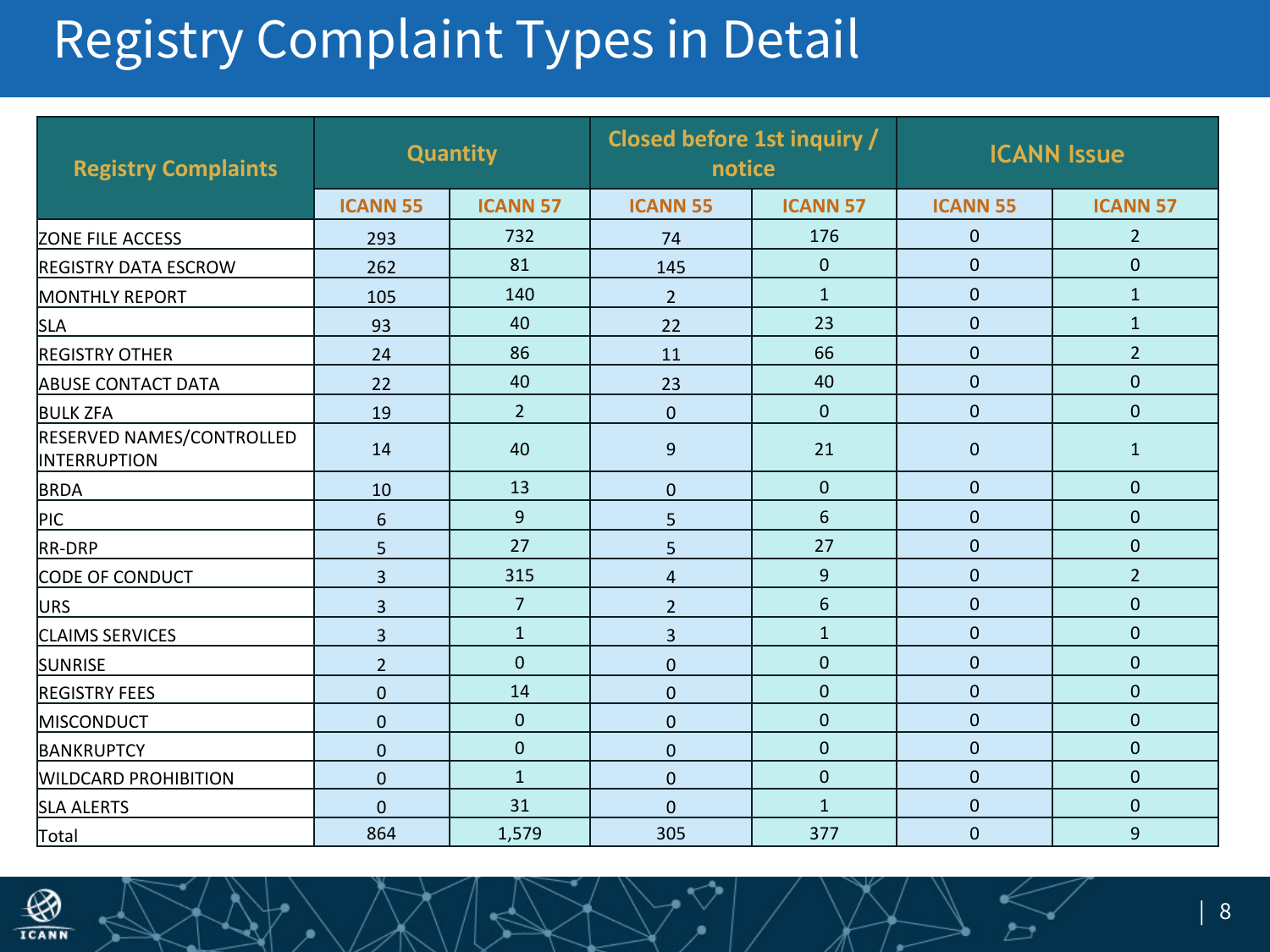### Registry Complaint Types & Top Closure Reasons (Feb 2016 – Sep 2016)



*Disclaimer: Due to rounding, percentages may not always appear to add up to 100%.*

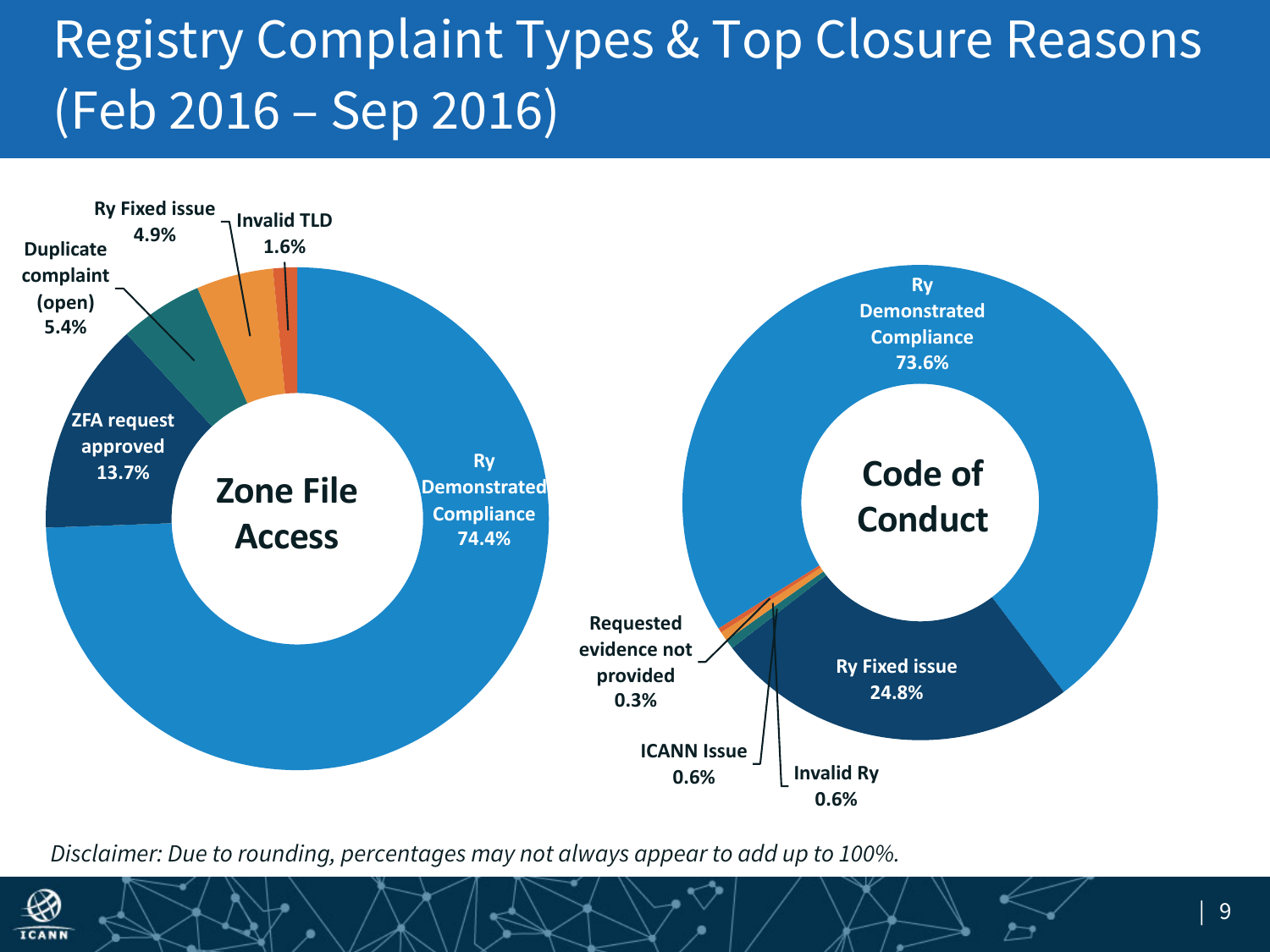#### Registrar Complaint Types in Detail

| <b>Registrar Complaints</b>                 | <b>Quantity</b>          |                 | Closed before 1st inquiry /<br>notice |                 | <b>ICANN Issue</b> |                 |  |
|---------------------------------------------|--------------------------|-----------------|---------------------------------------|-----------------|--------------------|-----------------|--|
|                                             | <b>ICANN 55</b>          | <b>ICANN 57</b> | <b>ICANN 55</b>                       | <b>ICANN 57</b> | <b>ICANN 55</b>    | <b>ICANN 57</b> |  |
| <b>WHOIS INACCURACY</b>                     | 10,399                   | 19,686          | 3,974                                 | 9,232           | 3                  | $\overline{2}$  |  |
| <b>QUALITY REVIEW</b>                       | $\mathbf{1}$             | 5               | 0<br>$\overline{0}$                   |                 | $\pmb{0}$          | 0               |  |
| <b>Bulk Submission</b>                      | 3,223                    | 2,744           | 455                                   | 225             | $\mathbf 0$        |                 |  |
| individual submission                       | 7,175                    | 13,932          | 7,542<br>3,519                        |                 | 3                  |                 |  |
| <b>WHOIS ARS</b>                            | 0                        | 3,005           | $\Omega$                              | 1,465           | 0                  |                 |  |
| <b>TRANSFER</b>                             | 2,345                    | 3,825           | 1,567                                 | 2,813           | 0                  | $\mathbf 0$     |  |
| <b>WHOIS FORMAT</b>                         | 352                      | 735             | 214                                   | 537             | 3                  | $\mathbf 0$     |  |
| DOMAIN RENEWAL                              | 260                      | 603             | 149                                   | 390             | 0                  | $\mathbf 0$     |  |
| <b>DOMAIN DELETION</b>                      | 172                      | 370             | 162                                   | 380             | 0                  | $\overline{0}$  |  |
| ABUSE                                       | 158                      | 377             | 280<br>121                            |                 | 0                  | $\mathbf 0$     |  |
| <b>WHOIS UNAVAILABLE</b>                    | 399<br>130               |                 | 258<br>66                             |                 | $\mathbf{1}$       | $\mathbf{1}$    |  |
| <b>IDATA ESCROW</b>                         | 97                       | 310             | 41<br>0                               |                 | $\mathbf 0$        | 9               |  |
| <b>WHOIS SLA</b>                            | 126<br>79                |                 | 70                                    | 103             | 0                  | $\mathbf 0$     |  |
| 59<br><b>CUSTOMER SERVICE</b>               |                          | 173             | 41                                    | 142             | 0                  | $\mathbf 0$     |  |
| <b>REGISTRAR INFO SPEC</b>                  | 91<br>57                 |                 | 78<br>25                              |                 | $\overline{0}$     | $\mathbf 0$     |  |
| <b>UDRP</b>                                 | 55                       | 153             | 68<br>22                              |                 | 0                  | $\mathbf 0$     |  |
| <b>REGISTRAR CONTACT</b>                    | 53                       | 78              | 27                                    | 62              | 0                  | $\mathbf 0$     |  |
| DNSSEC, IDN, IPV6                           | 11                       | 17              | $\bf 8$                               | 13              | $\mathbf 0$        | $\mathbf 0$     |  |
| <b>REGISTRAR OTHER</b>                      | 10                       | 36              | 5                                     | 19              | 0                  | $\mathbf 0$     |  |
| <b>FAILURE TO NOTIFY</b>                    | 8                        | 28              | $\overline{7}$                        | 25              | $\mathbf 0$        | $\mathbf 0$     |  |
| <b>PRIVACY/PROXY</b>                        | 6                        | 44              | 4                                     | 32              | $\mathbf 0$        | $\mathbf 0$     |  |
| <b>RESELLER AGREEMENT</b>                   | $\mathbf{1}$<br>1        |                 | 0                                     | $\mathbf 0$     | 0                  | $\mathbf 0$     |  |
| <b>FEES</b>                                 | $\mathbf{1}$<br>$\Omega$ |                 | $\mathbf 0$<br>0                      |                 | 0                  | $\mathbf 0$     |  |
| 230<br><b>CEO CERTIFICATION</b><br>$\Omega$ |                          | $\Omega$        | $\Omega$                              | 0               | $\overline{0}$     |                 |  |
| 14,252<br>27,283<br>Total                   |                          | 6,462           | 14,473                                | $\overline{7}$  | 12                 |                 |  |

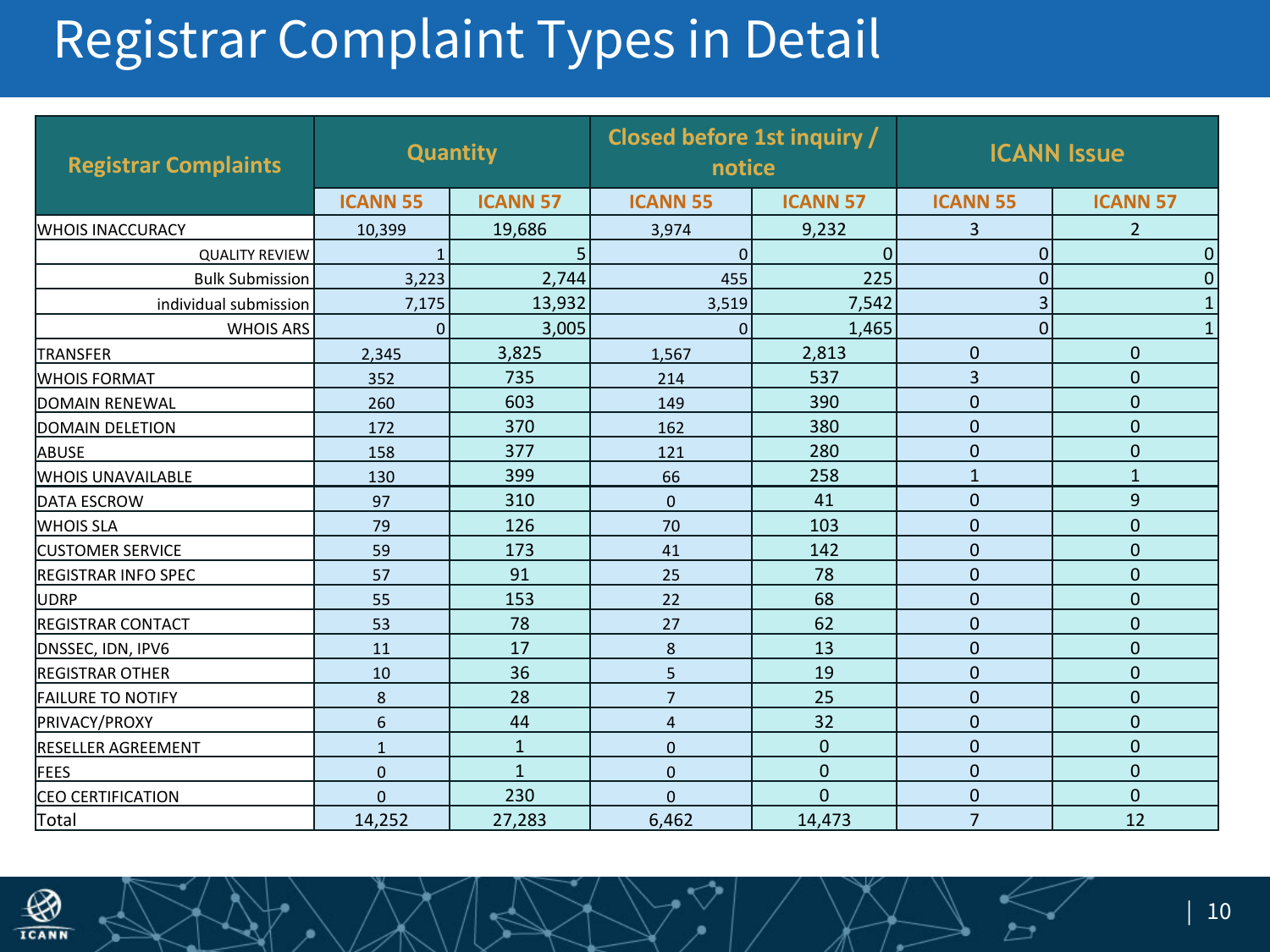### Registrar Complaint Types & Top Closure Reasons (Feb 2016 – Sep 2016)



*Disclaimer: Due to rounding, percentages may not always appear to add up to 100%.*

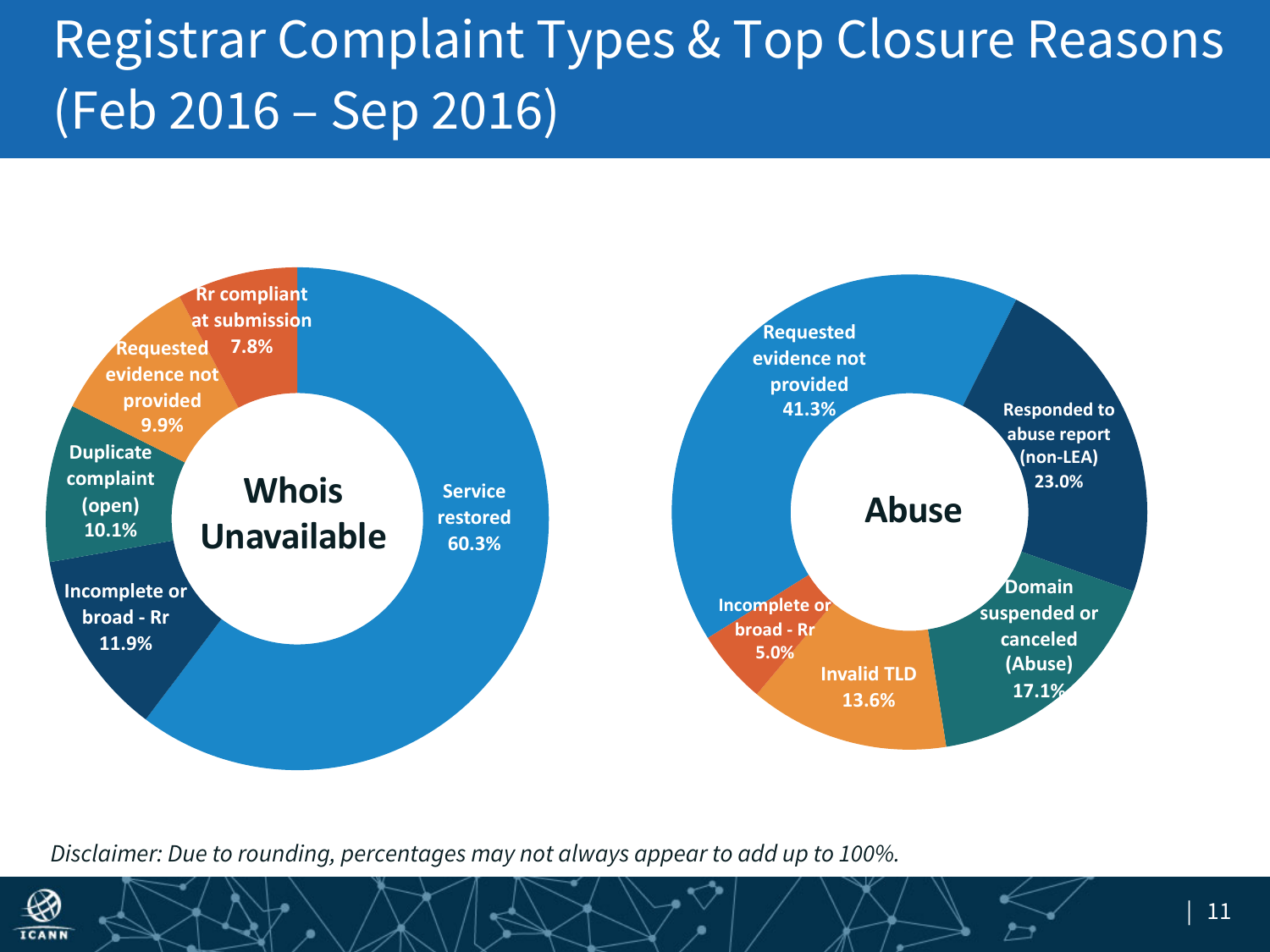#### ICANN Audit History

| <b>Audit Start</b><br>Year | Compliance<br>Program | <b>Audit Start</b><br>Date | <b>Audit End</b><br><b>Date</b> | <b>Original Audit</b><br>Population | $\#$ of Countries<br>Represented | <b>Auditees</b><br>Excluded* | <b>Auditees</b><br>Terminated<br><b>During Audit</b><br>Phase | <b>Final Audit</b><br>Population |
|----------------------------|-----------------------|----------------------------|---------------------------------|-------------------------------------|----------------------------------|------------------------------|---------------------------------------------------------------|----------------------------------|
| 2012                       | Registrar Audit       | 11/13/2012                 | 5/8/2013                        | 317                                 | 36                               | 131                          |                                                               | 186                              |
|                            | Legacy TLD Audit      |                            |                                 | 16                                  | 4                                |                              |                                                               | b.                               |
| 2013                       | Registrar Audit       | 10/1/2013                  | 4/30/2014                       | 322                                 | 39                               | 170                          |                                                               | 152                              |
|                            | Legacy TLD Audit      |                            |                                 | 6                                   |                                  | 10                           |                                                               | 6                                |
| 2014                       | Registrar Audit       | 10/6/2014                  | 5/30/2015                       | 316                                 | 38                               | 188                          | 15                                                            | 128                              |
|                            | Legacy TLD Audit      |                            |                                 | 5                                   | 4                                | 10                           |                                                               | 5                                |
|                            | New RA Audit          | 6/30/2014                  | 10/31/2014                      | 14                                  | 14                               |                              |                                                               | 14                               |
| 2015                       | Registrar Audit       | 8/31/2015                  | 5/25/2016                       | 67                                  | 23                               | 12                           |                                                               | 65                               |
|                            | New RA Audit          | 3/9/2015                   | 7/29/2015                       | 11                                  |                                  |                              |                                                               | 11                               |
| 2016                       | Registrar Audit       | 5/17/2016                  | 10/14/2016                      | 123                                 |                                  | 108                          |                                                               | 15                               |
|                            | New RA Audit          | 1/13/2016                  | 6/27/2016                       | 10                                  |                                  | 10                           |                                                               | 10                               |

\* "Auditees excluded" include the following scenarios:

- Selected Registrars that operate as a family were allowed to report under one Registrar
- Selected Auditees are postponed for special circumstances
- Selected Auditees are terminated prior to Audit Phase

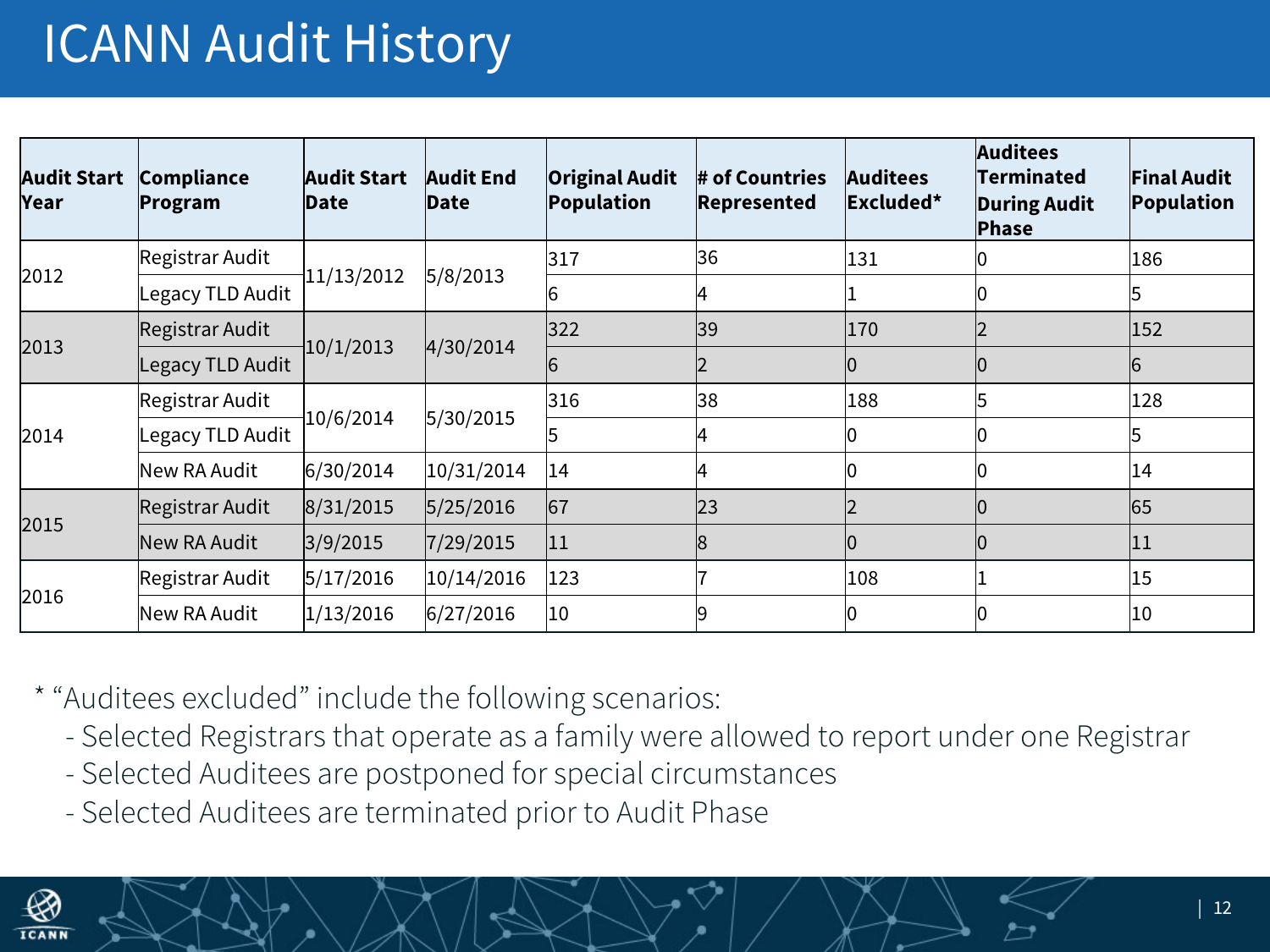#### Contractual Compliance Audit Phases



- $\triangleright$  Pre-Audit Notification is sent to all contracted parties informing them about upcoming audit, audit start date and scope of audit.
- $\triangleright$  Request for Information Notification is sent to auditees and includes list of required documents. Negative confirmations sent to all contracted parties not under audit.
- Ø Audit Phase: Documentation and data are collected and reviewed by ICANN audit team.
- Report Phase: Audit reports are issued by ICANN audit team and sent to each auditee.
- $\triangleright$  Remediation Phase: Auditees that received reports with initial finding(s) work and collaborate with ICANN audit team to address finding(s).
- $\triangleright$  Final Report: Final audit reports are issued upon completion of audit and successful remediation of any noted deficiencies.

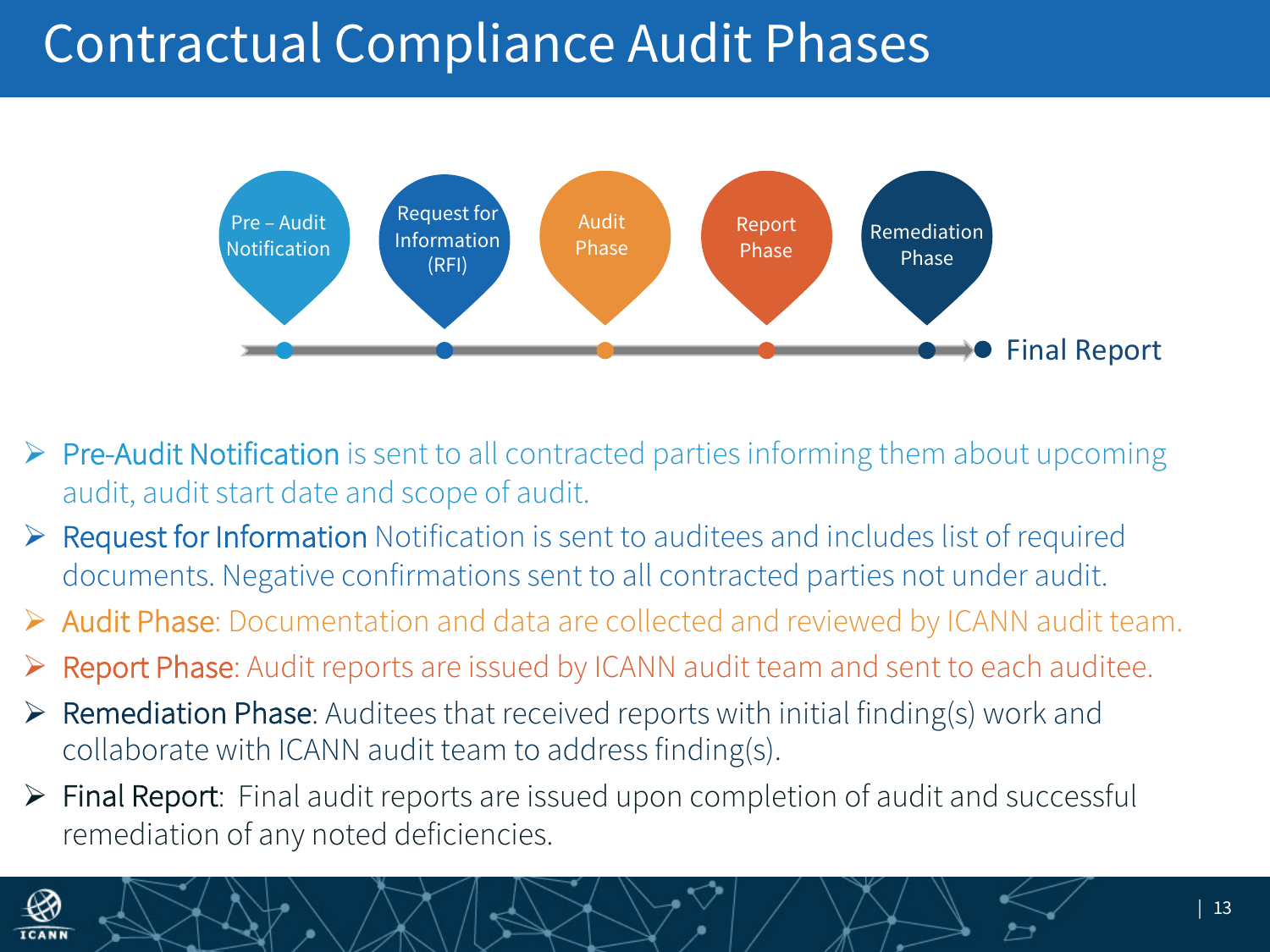#### General Criteria for Audit Selection

- Contracted parties who have not been previously audited
- **■** Contracted parties with highest numbers of 3rd Notices per number of domains under management calculated over past 12 months
- **■** Contracted parties who had received Notice of Breach in last 12 months
- **■** Contracted parties with highest number of failed data escrow deposits
- **■** Contracted parties with low responsiveness to ICANN's requests
- ICANN community concerns from media, blogs or other contracted parties